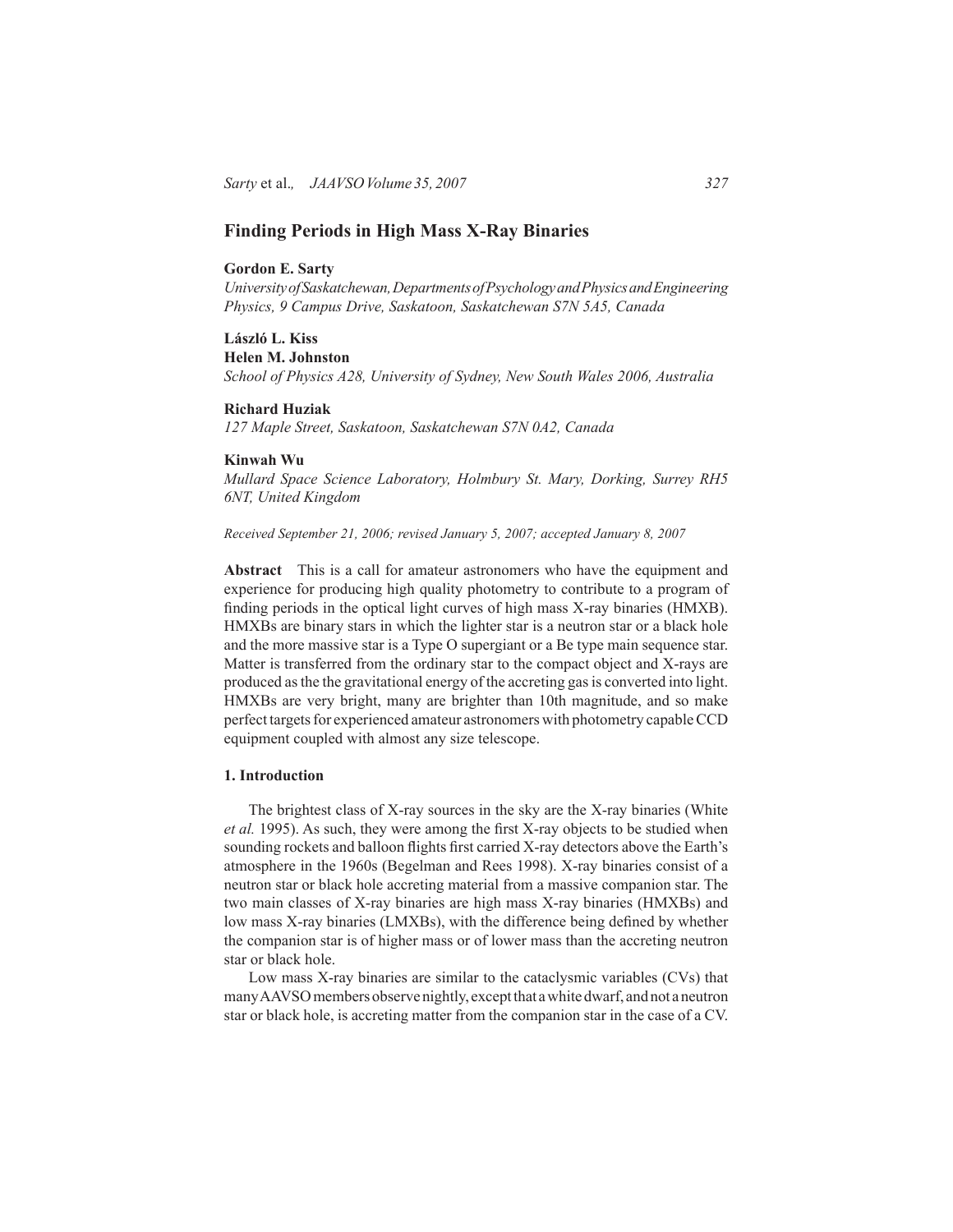The companion star for both CVs and LMXBs are generally dim main sequence M or K stars. CVs tend to be brighter than LMXBs because their accretion disks are brighter at optical wavelengths. LMXBs are dim blue objects, optically, with magnitudes typically in the high teens and fainter.

High mass X-ray binaries, on the other hand, tend to be bright ( $\gamma$  Cas is one!) because the companion stars are bright O or B spectral type stars. Early-type O and B stars have lifetimes of only a few million years on the main sequence, so HMXBs are young objects in which one member of the binary has already gone supernova. The current generation of stars (population I) were formed from gas clouds within the disk of the Milky Way galaxy. Since the HMXBs are young members of the current generation, they have not yet had time to move far from their birth place in the galactic disk and so are found within the Milky Way on the sky. There are also HMXB sources accessible to amateur astronomers in the Magellanic Clouds with magnitudes in the 12 to 14 range.

This paper is a call for interested amateur astronomers to participate in a project to find periods in the light curves of HMXBs. Only 47 of the 130 known HMXBs have known periods (Liu, van Paradijs and van den Heuvel 2000, hereafter LPH; Bosch-Ramon *et al.* 2005). These known periods correspond to orbital periods, but it is entirely possible that other periods such a star rotation rate could be found. Many of the orbital periods could be a year or two in length making this a longterm project. In the rest of this paper we will review a little of what is currently known about HMXBs, give a list of objects with unknown periods, and give some direction about how to become involved in the project.

### **2. What are HMXBs?**

There are two broad classes of HMXBs (see Figure 1). Those are the short period ones (a few days) with O- or early B-type supergiant companions (SG/X-ray binary) and longer period ones (from several weeks to several years) with type B companions (Be/X-ray binary) (Verbunt and van den Heuvel 1995). The majority of known systems are Be/X-ray binaries. Both types of HMXBs are thought to have had one or more episodes of mass transfer between the two original stars before one of them exploded as a type Ib supernova (helium star core collapse, all the hydrogen would have been transferred to the companion).

In the case of a short period SG/X-ray binary, also known as a "standard" HMXB, the supernova progenitor is theorized in most cases to have swollen in diameter to completely engulf the other star and a spiral-in phase, similar to that hypothesized for CVs, brought the core of the imminent supernova into a short period orbit with its companion. After the supernova, the short period SG/X-ray binaries, as we now observe them, transfer mass from the now evolved type O supergiant companion to the neutron star or black hole supernova remnant. The type O supergiant will have a mass greater than 15M . The companion star will fill or nearly fill its Roche lobe and the mass transfer rates will be high enough to produce a permanently bright X-ray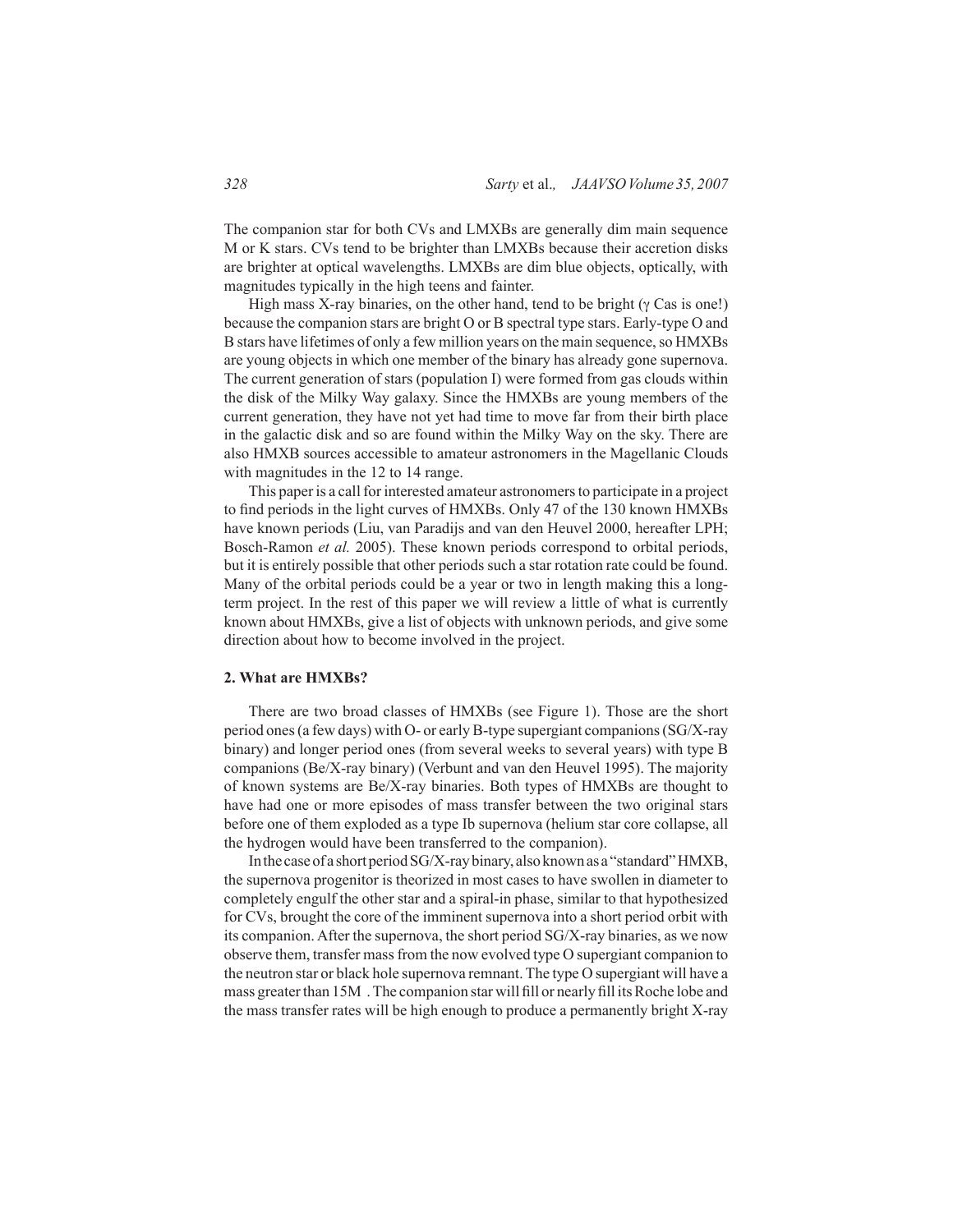binary. The famous Cygnus X-1 is a SG/X-ray binary that fills its Roche lobe with an orbital period of 5.6 days. Continued evolution (which is relatively fast because of the high mass transfer rate in a shrinking orbit) and expansion of the companion will lead to a second spiral-in phase with the roles of the two stars now reversed. The companion will go supernova in its turn, leaving a binary neutron star or a neutron star and a black hole. Through the emission of gravitational radiation, that exotic binary will eventually merge to produce a short duration gamma-ray burst (Gehrels *et al.* 2005). Some short period HMXBs exhibit relativistic jet outflow as a result of the mass transfer. When jets are present, the HMXB is commonly referred to as a microquasar because it is, in many ways, a miniature version of a quasar at the heart of some active galactic nuclei (AGN) (Wu *et al.* 2002).

In the case of a long period Be/X-ray binary, the original orbit was wide enough to prevent a spiral-in phase before the first supernova. In that case no mass or angular momentum was lost from the system and the mass transfer eventually caused the orbit to widen even further. The sideways kick of the supernova also caused the current orbit to be highly eccentric. The companion star will generally be a rapidly rotating Be (e for 'emission' spectrum) star. The massive B star, with a mass between 8 and 15M , loses much mass through its stellar wind and also through an equatorial disk caused by the star's rapid rotation. The equatorial disk is the source of the emission lines in the star's spectrum. Gas lost through both mechanisms will accrete onto the neutron star or black hole to produce X-rays. Occasional increases in mass flow from the equatorial bulge can lead to very bright X-ray transients. Also, mass transfer and the system's brightness will increase as the neutron star or black hole passes periastron. In fact, many Be/X-ray binaries are generally visible in the X-ray, as X-ray transients, only during periastron passage. The originally closer Be/X-ray binaries will evolve to a merger after the Be star moves off the main sequence, fills its Roche lobe, and spirals in toward the compact star. Originally wider Be/X-ray binaries will evolve into binary radio pulsars (Verbunt and van der Heuvel 1995) like the famous gravitational wave emitting Hulse-Taylor pulsar. The gravitational radiation will cause the radio pulsar eventually also to merge in a short duration gamma-ray burst.

In searching for periods in HMXBs we primarily expect to find orbital periods. But finding other periods, such as the spin rate of the compact star, is also a possibility, especially if the compact star turns out to be a white dwarf (WD). A system containing a white dwarf would not be an SG or Be X-ray binary but would be a completely different kind of object, one intermediate between a CV and the standard HMXB. X-ray systems with white dwarfs are thought to be in a permanent nova situation, with continuous nuclear fusion on the surface of the WD of the accreted gas, and are thought to be associated with objects having an extreme ultra-soft (EUS) X-ray spectrum (also known as "super-soft" X-ray sources (Hellier 2001)). HMXB-like systems that turn out to have white dwarfs instead of neutron stars or black holes also exist; an example is γ Cas.

Orbital motion can cause periodic variation in a HMXB light curve in a number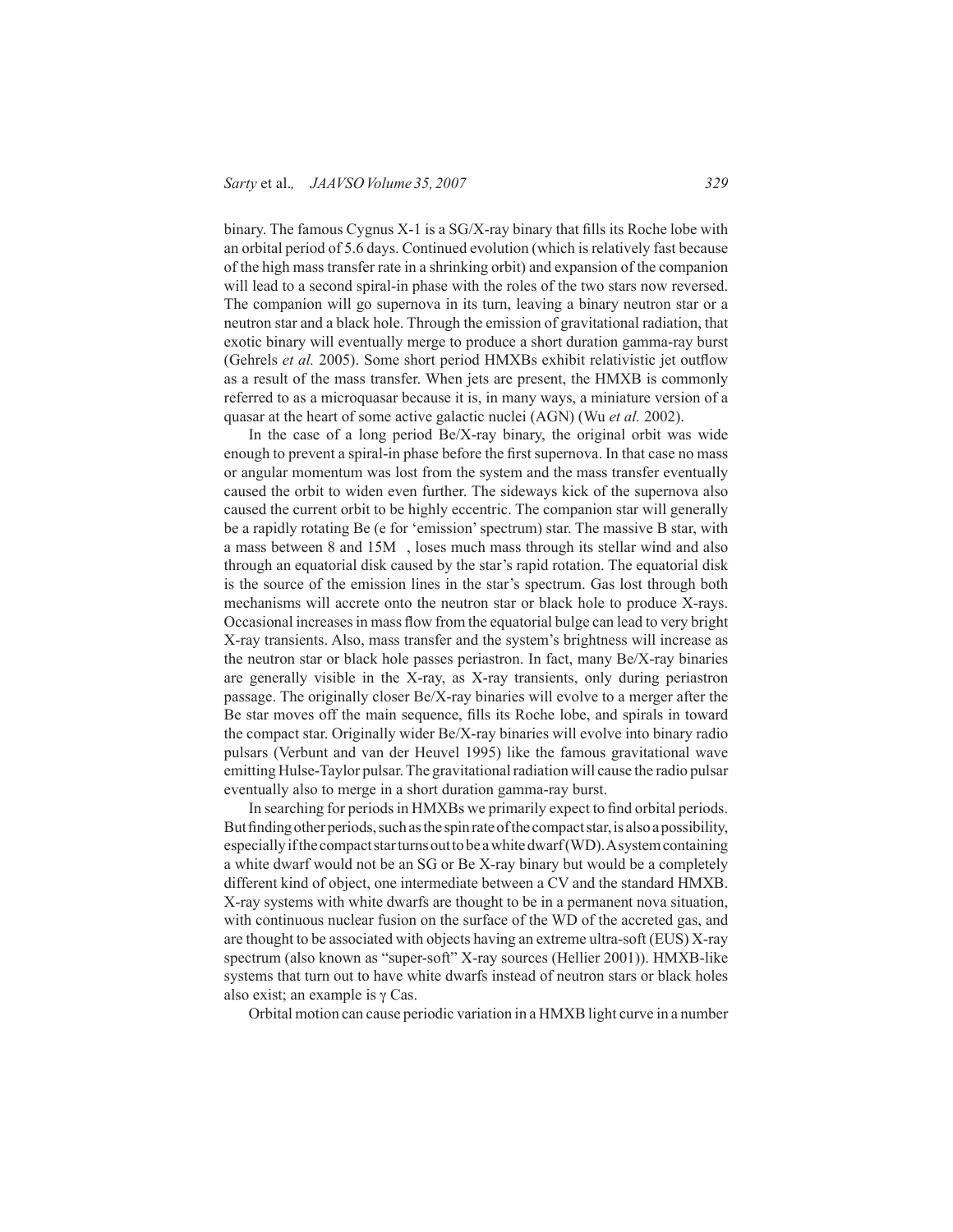of ways. For a short period SG/X-ray binary that fills or nearly fills its Roche lobe, there will be "ellipsoidal variation" caused by the changing projected area of the star as seen from Earth. For the short period binaries, and even for longer period binaries with a sufficiently massive black hole (Copperwheat *et al.* 2005), irradiative heating of the companion star by X-rays from the accretion disk around the compact star can cause light curve variation as the brighter heated side of the star becomes visible and hidden in the course of the orbit. Finally, the increased accretion rate caused by the passage of the compact star through periastron around the Be star can cause a brightening in the light curve.

HMXBs tend to be relatively active objects and other effects can give rise to variability in the optical light curve. Optically, most of the light comes from the O or B star. In the X-ray region of the electromagnetic spectrum the light comes from the accretion disk and accretion layer on the surface of neutron star. The X-ray spectrum from the accretion layer is hard (bright at high energies) while the X-ray spectrum from the inner disk is soft (bright at lower energies). So the absence of a hard X-ray spectra can be evidence for a black hole because a black hole has no surface and hence no accretion layer. In any case, variation of accretion rate will cause variation in X-ray brightness which, in turn, will cause variation in optical light produced by the "reprocessing" of the X-ray radiation in either the accretion disk or in the atmosphere of the companion star. Variations in the accretion rate can be quite dramatic if the accretion rate is large enough to produce radiation at the "Eddington limit." If the accretion is at the Eddington limit, pressure from the emitted light radiation will be high enough to push the accreting gas away and shut off the mass flow. With the mass flow cut off, the disk and accretion layer luminosity then falls below the Eddington limit and mass flow starts again. If the system possesses a jet then more complicated behavior is possible and wide variability in the X-ray light curve is common (Muno *et al.* 1999), which may or may not translate into optical variability. These other sources of variability may make it difficult to extract the period from some of the HMXB light curves.

### **3. List of targets**

Table 1 gives a list of our HMXB program stars. They are the objects listed by LPH that have unknown orbital periods and known optical counterparts. There are forty-seven program stars. Nine are listed as type O , which are likely to have short orbital periods (days), thirty-six are listed as type B, which are likely to have long periods (up to one or two years), and two are of unspecified type.

The columns in Table 1 give information as follows. The first column gives the entry number in order of appearance in the LPH catalogue. The second column gives the name of the object as given in the LPH catalogue. Most objects have several names and will be given Harvard designations by the AAVSO as data are posted to the AAVSO International Database. The third column gives the *V*-magnitude of the optical counterpart (the O or B star) of the X-ray binary. The fourth column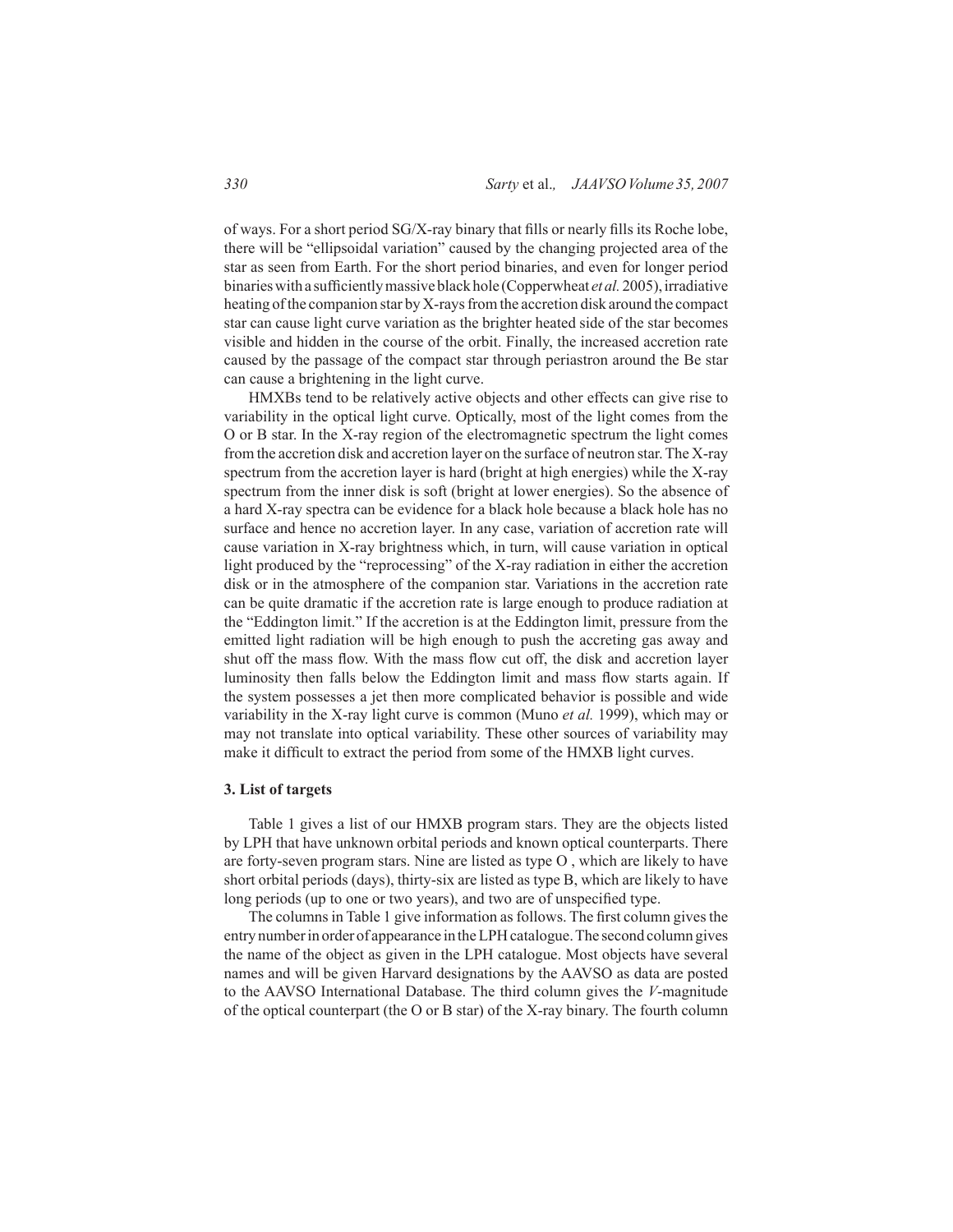gives the spectral type. For those objects that are X-ray pulsars, the sixth column gives the pulse period. The fifth column gives the type, P, T, or U, which means:

•P: X-ray pulsar. X-ray pulsars are the X-ray binary analogue of CV polars. They have high magnetic fields that channel the flow onto one or two hot spots on the surface of a neutron star. As can be seen, the pulse periods generally imply a neutron star spin rate that is far too rapid to be detectable by photometric exposures that last tens of seconds. But the possibility of detecting the longer period spin rates by photometry remains.

•T: transient X-ray source. These are mostly type B objects, as expected, but four of the transient sources have O companions; however, of those four, three are emission objects suggesting equatorial mass loss.

•U: ultra-soft X-ray spectrum. These sources are black hole candidates, or if the X-ray spectrum is "extreme ultra-soft" (EUS) the accreting object may be a white dwarf in which the accretion rate is high enough to support nuclear fusion—a permanent nova.

Here are some notes on the individual objects as given in LPH:

*LPH001*: Small Magellanic Cloud (SMC) object. *LPH004*: SMC object as well, SMC X-3,  $v_{\text{rot}}$  sin *i* ~200 km s<sup>-1</sup>. *LPH008*: SMC 25. *LPH009*: In SMC. *LPH010*: SMC 32. *LPH011*: SMC X-2,  $v_{\text{rot}}$  sin *i* ~200 km s<sup>-1</sup>. *LPH012*: γ Cas, variable Be star, possibly WD sys.,  $v_{\text{rot}} \sin i \sim 300-500 \text{ km s}^{-1}$ . *LPH017*: In SMC. *LPH018*: In SMC, EUS object. *LPH020*: In SMC, consistent with supernova remnant SNR 0101-724. *LPH021*: In SMC. *LPH023*: In SMC, consistent with supernova remnant SNR 0104-72.3. *LPH024*: In SMC, displays optical outbursts. *LPH028*: In SMC, black hole candidate, rotational velocity 145 km s–1. *LPH029*: In open cluster NGC 663,  $v_{\text{rot}}$  sin *i* ~250 km s<sup>-1</sup>. *LPH033*: CI Cam, possible BH candidate, possible symbiotic-type X-ray binary. *LPH035*: In Large Magellanic Cloud (LMC). *LPH036*: In LMC. *LPH038*: In LMC. *LPH039*: In LMC. *LPH046*: In LMC, black hole candidate. *LPH053*: In LMC. *LPH054*: In LMC.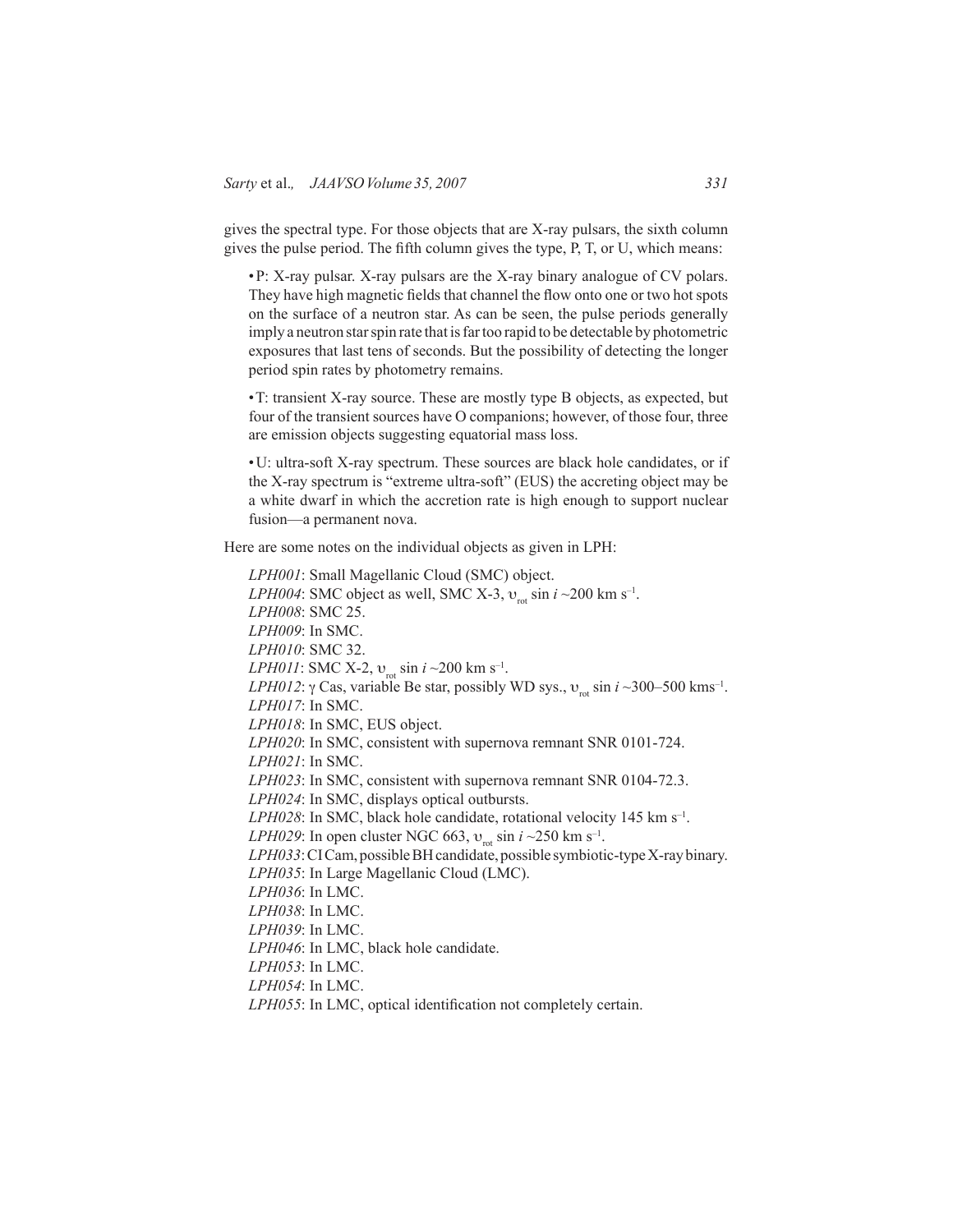*LPH056*: In LMC. *LPH058*: Possibly the GeV gamma-ray source 2EG J0635+0521. *LPH062*: In open cluster NGC 2516. *LPH067*: Possible Wolf-Rayet star + O star rather than a HMXB. *LPH069*: Probably the same as LPH068. *LPH071*:  $v_{\text{rot}}$  sin *i* ~300 km s<sup>-1</sup>. *LPH079*: Possible white dwarf accretor. *LPH080*: Possible white dwarf accretor. *LPH100*: A γ-ray emitting persistent microquasar. *LPH129*: Herbig Ae/Be candidate.

The high rotational velocities of LPH004, 011, 012, 028, 029, and 071 fit with their B-emission type character, as B-emission stars always are very rapid rotators. Such systems are expected to have long orbital periods: several weeks to several years. The period of LS 5039/RXJ1826.2-1450 (LPH100) has been found to be  $3.9060 \pm 0.0002$  days (Bosch-Ramon *et al.* 2005) but we are keeping it on our list because its light curve to date has shown no significant variation; its period was found spectroscopically. At high enough precision, there may be some structure to the light curve at optical wavelengths, and variations of  $\sim 0.4$  magnitude have been reported in the *H* and *K* infrared bands (Clark *et al.* 2001).

#### **4. Observing methods**

The amplitudes of the light curves may be very small so it may be necessary to observe with a precision to 0.005 magnitude or better. However, at this point we simply do not know what the amplitude of the variations will be, so more standard data with 1% or so errors (0.01 magnitude) will also be very useful. The finer requirement is similar to the precision needed to detect the transits of extrasolar planets, so the same equipment and observing techniques required for observing extrasolar planet transits can be used to observe HMXBs. An excellent overview of the equipment and observing techniques required to achieve 0.005 magnitude precision is given by Castellano *et al.* (2004). The HMXBs generally will need to be observed through the standard Johnston *B*, *V*, *R*, and *I* filters so that we can easily combine data from different observers and so we can see if any variable color effects are present. But, again, *V*-band only observations, for example, will also be very useful.

We will be organizing the observing efforts into campaigns using the AAVSO photometry e-mail list. The idea is to get nearly continuous coverage of the HMXB's light curve with what might be called an "Amateur Astronomers' Whole-Earth Telescope" or AAWET. Observers at all longitudes would provide continuous coverage for a month or so similar to how nearly continuous coverage was obtained in a recent AAVSO project on SS Cygni. Also in a manner similar to the way in which the SS Cyg campaign was run, observers would reduce their data and post to the AAVSO International Database in the usual manner. We would also request that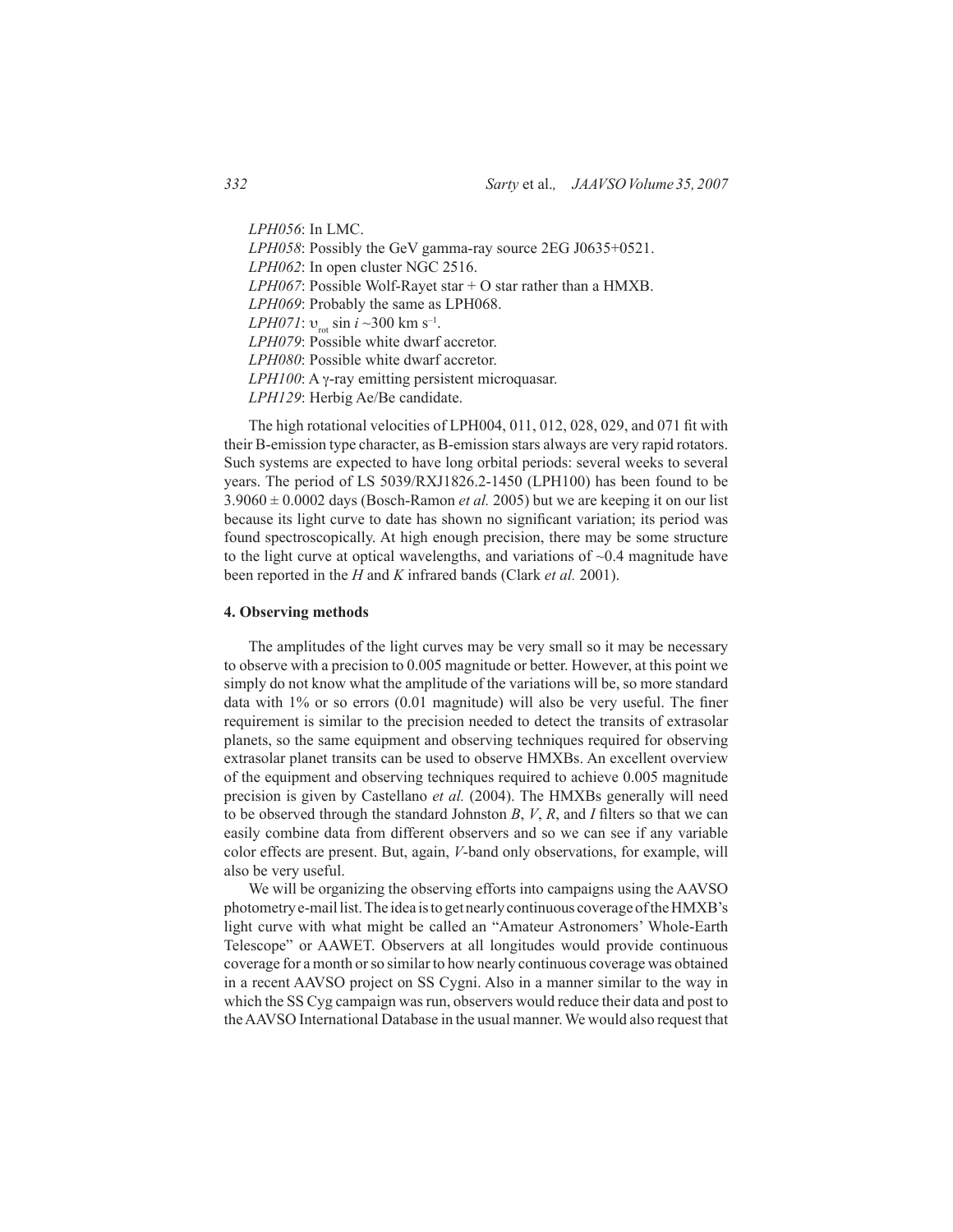observers reduce a few check stars in their frames because the light curves of those check stars will be necessary to verify any unusual activity seen in the HMXB's light curve. The check star data won't be submitted to the AAVSO database but should be archived by the observer in case the data are needed. Charts showing the field and preferred check stars will be made available to the observers when a campaign starts.

Once a long enough light curve is produced, it will be subject to a period analysis using standard software such as peranso (Vanmunster 2005). Continuous coverage at a reasonably high time resolution will also allow us to search for short periods and to eliminate high frequency noise in the periodogram.

To date we have photometric data for LPH046, 053, 067, 069, 071, 088, 095, 100, 107, 115, 123, 127, 128, and 129. Thus, stars in that list will be our first campaign targets. These are the brighter stars in the list (brighter than magnitude  $\sim$ 14). Outside of the list of the stars already observed are the fainter ones, which will be tougher to observe with high precision, and stars that refuse to show simple light curves, like  $\gamma$  Cas. If you are interested in participating in this challenging project of finding periods for high mass X-ray binaries, keep a look out for observing requests on the AAVSO photometry e-mail list and Special Notices.

### **References**

- Begelman, M., and Rees, M. 1998, *Gravity's Fatal Attraction: Black Holes in the Universe*, Scientific American Library, New York.
- Bosch-Ramon, V., Paredes, J. M., Ribó, M., Miller, J. M., Reig, P., and Marti, J. 2005, *Astrophys. J.*, **628**, 388.
- Castellano, T. P., Laughlin, G., Terry, R. S., Kaufman, M., Hubbert, S., Schelbert, G. M., Bohler, D., and Rhodes, R. 2004, *J. Amer. Assoc. Var. Star Obs.*, **33**, 1.
- Clark, J. S., Reig, P., Goodwin, S. P., Larionov, V. M., Blay, P., Coe, M. J., Fabregat, J., Negueruela, I., Papadakis, I., and Steele, I. A. 2001, *Astron. Astrophys.*, **376**, 476.
- Copperwheat, C., Cropper, M., Soria, R., and Wu, K. 2005, *Mon. Not. Roy. Astron. Soc.*, **362**, 79.
- Gehrels, N. *et al.* 2005, *Nature*, **437**, 851.
- Hellier, C. 2001, *Cataclysmic Variable Stars: How and Why They Vary*, Springer-Praxis, Chichester, England.
- Liu, Q. Z., van Paradijs, J., and van den Heuvel, E. P. J. 2000, *Astron. Astrophys., Suppl. Ser.*, **147**, 25.
- Muno, M. P., Morgan, E. H., and Remillard, R. A. 1999, *Astrophys. J.*, **527**, 321.
- Vanmunster, T. 2005, peranso period analysis software, http://users.skynet.be/ fa079980/peranso/index.htm.
- Verbunt, F., and van den Heuvel, E. P. J. 1995, "Formation and evolution of neutron stars and black holes in binaries" in *X-Ray Binaries*, eds. W. H. G. Lewin, J. van Paradijs, and E. P. J. van den Heuvel, Cambridge Univ. P., Cambridge, 57.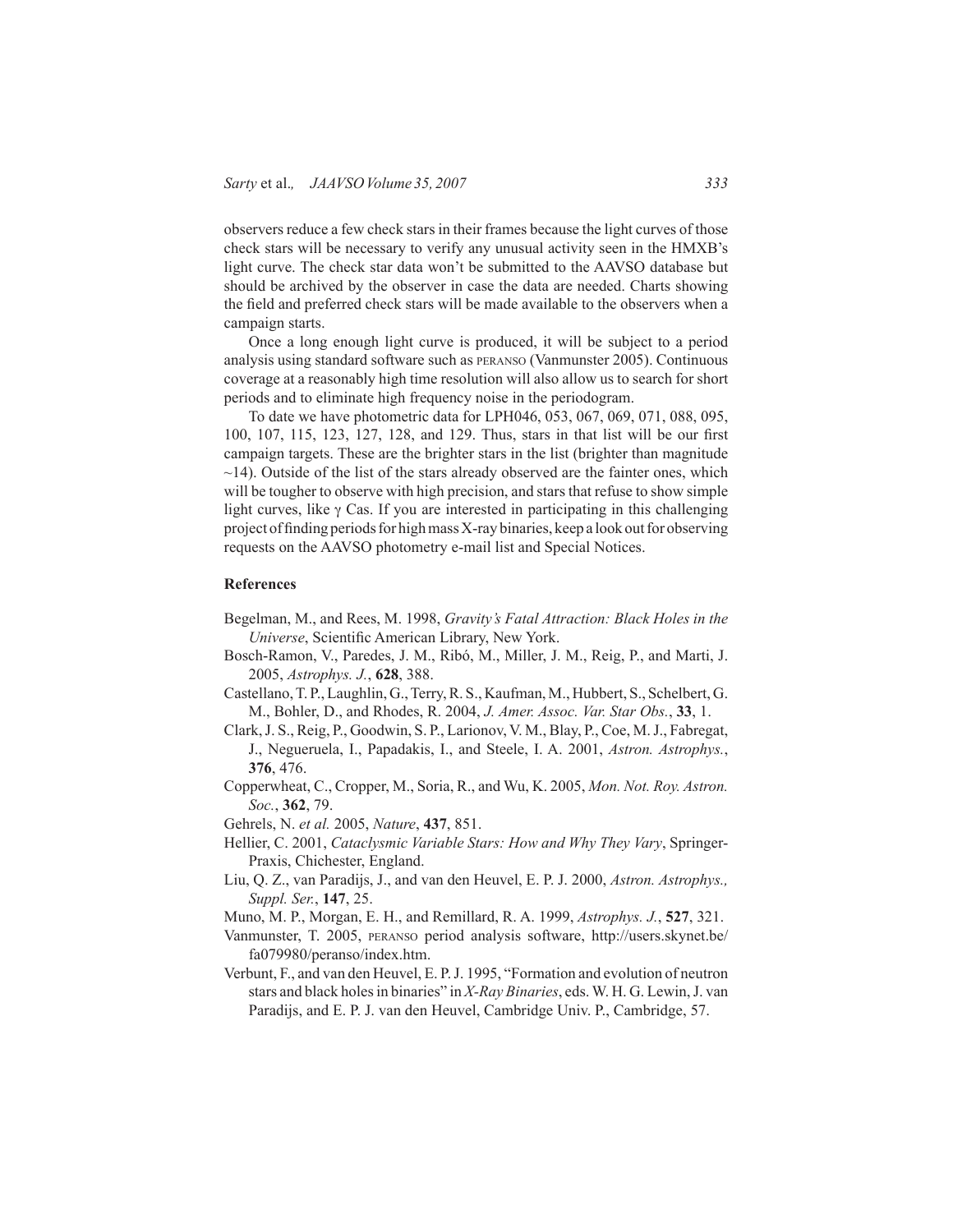White, N. E., Nagase, F., and Parmar, A. N. 1995, "The properties of X-ray binaries" in *X-Ray Binaries*, eds. W. H. G. Lewin, J. van Paradijs, and E. P. J. van den Heuvel, Cambridge Univ. P., Cambridge, 1.

Wu, K., Stevens, J. A., and Hannikainen, D. C. 2002, *Publ. Astron. Soc. Australia*, **19**, 91.

Table 1. Program star list. See main text for notes.

| LPH<br>No. | Name            | V           | Spectral<br>Type              | Type         | Ppulse<br>(sec) |
|------------|-----------------|-------------|-------------------------------|--------------|-----------------|
| 001        | J0032.9-7348    | 15.3        | Be                            |              |                 |
| 004        | 0050-727        | $14.$ :     | O9 III-Ve                     | $\rm T$      |                 |
| 008        | J0051.9-7311    | 14.4        | Be                            | $\mathbf T$  |                 |
| 009        | J0052.1-7319    | 14.667      | Be                            | TP           | 15.3            |
| 010        | J0052.9-7158    | 15.46       | Be                            | TU           |                 |
| 011        | 0053-739        | 16          | <b>B1.5Ve</b>                 | T            |                 |
| 012        | $0053 + 604$    | $1.6 - 3.0$ | B0.5Ve                        |              |                 |
| 017        | J0058.2-7231    | 15          | Be                            |              |                 |
| 018        | J0059.2-7138    | 14.1        | <b>B1IIIe</b>                 | TUP          | 2.7632          |
| 020        | J0103-722       | 14.8        | $O9-B1(III-V)$                | $\mathbf{P}$ | 345.2           |
| 021        | 0103-762        | 17          | Be                            | T            |                 |
| 023        | J0106.2-7205    | 16.7        | B2-B5 III-Ve                  |              |                 |
| 024        | J0111.2-7317    | 15.32       | B0-2III-Ve                    | TP           | 31.0294         |
| 028        | J0117.6-7330    | 14.19       | B0.5IIIe                      | TP           | 22.07           |
| 029        | J0146.9+6121    | 11.33       | B1Ve                          |              | 1404.2          |
| 033        | $J0421 + 560$   | 9.25        |                               | T            |                 |
| 034        | J0440.9+4431    | 10.78       | B0V-IIIe                      | $\mathbf{P}$ | 202.5           |
| 035        | J0501.6-7034    | 14.5        | B <sub>0</sub> e              |              |                 |
| 036        | J0502.9-6626    | 14.22       | B <sub>0</sub> e              | TP           | 4.0635          |
| 038        | J0516.0-6916    | 15          | B1e                           | $\mathbf T$  |                 |
| 039        | J0520.5-6932    | 14.4        | O8e                           | T            |                 |
| 040        | $0521 + 373$    | 7.51        | <b>B0IVpe</b>                 |              |                 |
| 046        | J0532.5-6551    | 12.3        | <b>OB</b>                     | U            |                 |
| 053        | J0541.4-6936    | 12.01       | B <sub>2</sub> S <sub>G</sub> |              |                 |
| 054        | J0541.5-6833    | 14.02       | OB <sub>0</sub>               |              |                 |
| 055        | 0544-665        | 15.4        | B1Ve                          |              |                 |
| 056        | $J0544.1 - 710$ | 15.33       | <b>Be</b>                     | TP           | 96.08           |
| 057        | 0556+286        | 9.2         | B5ne                          |              |                 |
| 058        | J0635+0533      | 12.83       | B2V-B1IIIe                    | P            | 0.0338          |
| 061        | 0739-529        | 7.62        | B7IV-Ve                       |              |                 |
| 062        | 0749-600        | 6.73        | B8IIIe                        |              |                 |
| 067        | 1024.0-5732     | 12.7        | O5:                           | $\mathbf{P}$ | 0.061           |

*(Table 1 continued on following page)*